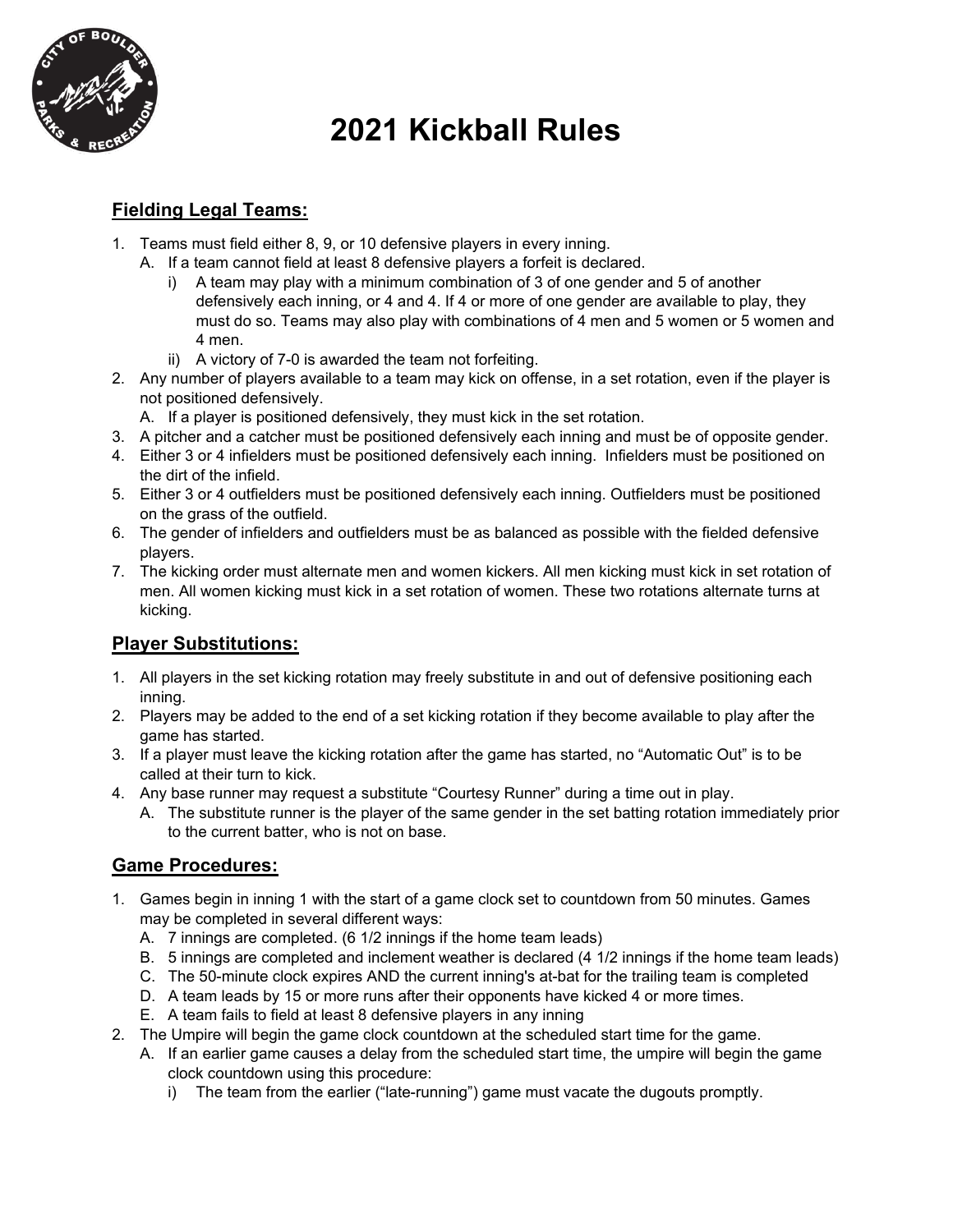- ii) The scheduled teams are then permitted 2 minutes to occupy the dugouts, for the Home team to take the field defensively, and for the Visitor team to supply the first kicker in the kicking rotation.
- iii) Two minutes after the late-running game players are out of the dugouts, the Umpire will begin the game clock countdown and call for "Kicker Up".
- 3. Once the game clock has begun counting down, the home team must field at least 8 defensive players to begin the game.
	- A. The Field Supervisor may switch Home team and Visitor team assignments if it facilitates the start of a game. (When the home team does not have enough defensive players, but the visitors do.)
	- B. For games scheduled to begin at 6pm ONLY: A "grace period" of 10 minutes is permitted in order for shorthanded teams to pick-up players from other teams, or for team roster players to arrive. Teams are permitted 10 minutes to field 8 players defensively before a forfeit is declared.
- 4. If the game score is tied at the completion of 7 innings, or after the completion of any inning when the game clock expires, the following Tie Breaker procedure is followed (Extra Innings Rule):
	- A. Each kicker is thrown ONE PITCH.
		- i) A pitched strike or foul ball is an out.
		- ii) A pitched ball is a walk.
	- B. In the first extra inning, the last kicker up in the previous inning is placed on 2nd base to begin the inning. The inning begins with no outs.
	- C. In the second extra inning, the last two kickers up in the previous inning are placed on 3rd and  $2^{nd}$ base respectively to begin the inning. The inning begins with 1 out.
	- D. In the third extra inning, the last three previous kickers are placed on  $3^{rd}$ ,  $2^{nd}$  and 1st base respectively to begin the inning. The inning begins with two outs.
	- E. If a winner is not decided after the completion of three extra innings, the game will result in a tie.

# **Playing Rules:**

- 1. Pitching
	- A. The pitcher must begin the pitch by presenting the ball to the kicker while standing on the pitcher's rubber.
	- B. The pitcher's foot must be in contact with the pitcher's plate, with the torso of the body facing the kicker, when the pitch is delivered. The pitch must be delivered with an underhand motion.
	- C. The pitched ball must contact the ground at least three times before reaching the Kicker's Box.
		- i) A pitch that does not contact the ground at least three times is declared a ball unless the Kicker attempts to kick it.
	- D. The pitched ball must not bounce higher than 1' (one foot) above the ground upon reaching the Kicker's Box.
		- i) A pitch that bounces higher than 1' inside the Kicker's Box is declared a ball unless the kicker attempts to kick it.
		- ii) EXCEPTION: A "plate bouncy", when the pitch hits home plate and the contours around the plate causes the pitch to bounce above 1' high, is a NO PITCH. No ball or strike is awarded. No kick may be made.
	- E. The pitcher must remain positioned inside the Pitcher's Circle until the pitched ball is kicked.
		- i) The kicker is awarded 1st base if the pitcher leaves the Pitcher Circle before the ball is kicked. The ball is dead.

# 2. Kicking

- A. The kicker begins with a count of 1 ball and 1 strike. (1-1).
	- i) The kicker is awarded a strike if they attempt to kick a pitch and miss it.
	- ii) The kicker is awarded a strike if they do not attempt to kick a legal pitch that rolls over or within 1' of home plate.
	- **iii) The kicker is awarded a foul ball strike if they kick any ball that first touches or is touched in foul territory.**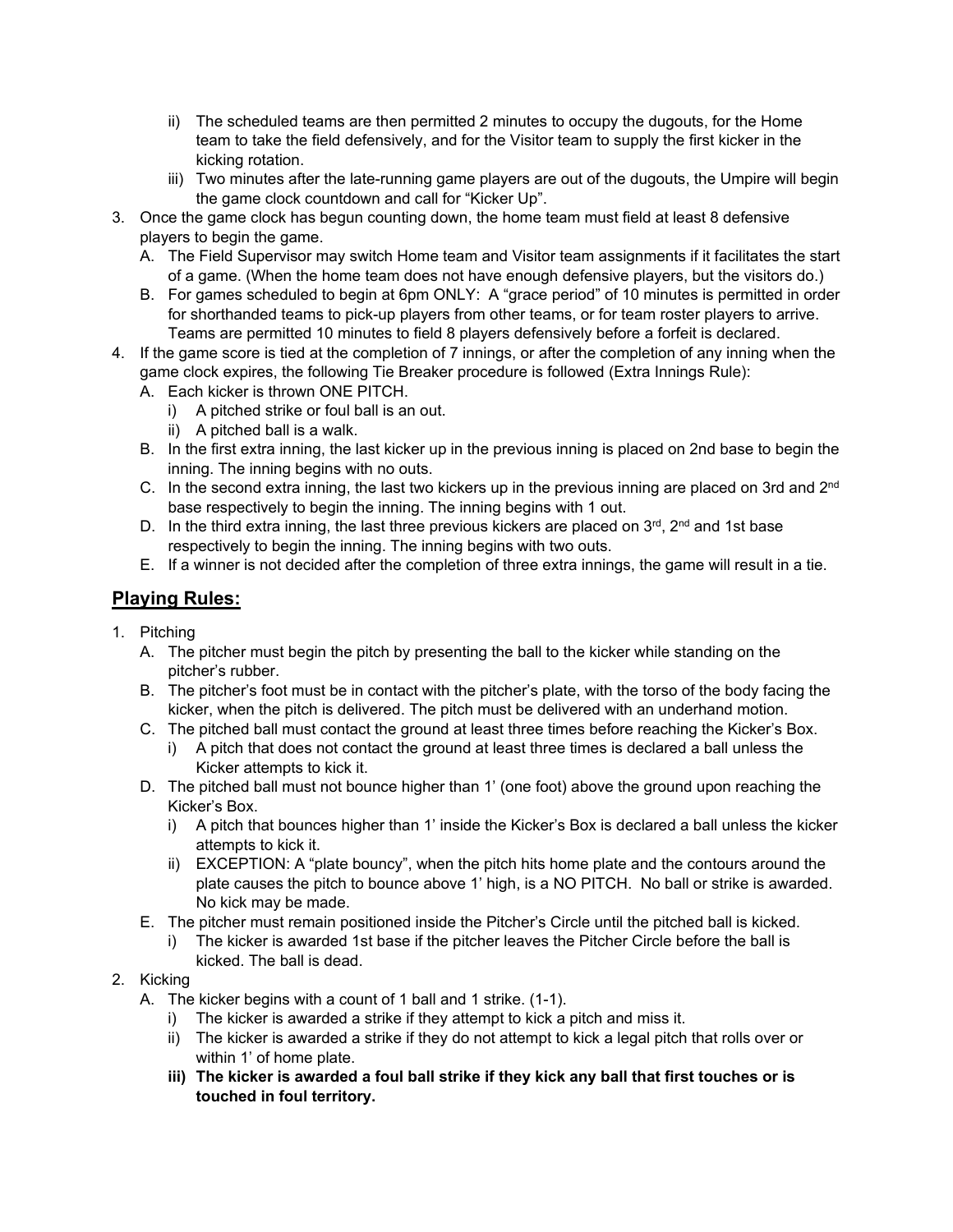- iv) The kicker is awarded a foul ball strike if they contact any pitch outside the Kicker's Box.
- v) The kicker is awarded a ball if they do not attempt to kick a pitch that rolls more than 1' (one foot) from home plate.
- vi) The kicker is awarded a ball if they do no attempt to kick a pitch that bounces more than 1' high inside the Kicker's Box.
- vii) The kicker is awarded a ball if they do not attempt to kick a pitch that contacts the ground fewer than three times.
- B. The kicker is awarded 1st base if they accumulate a count of 4 pitched balls.
- C. The kicker is declared out if they accumulate a count of 3 strikes.
	- i) EXCEPTION: If a kicker advances to a 2-strike count, then either one more strike or two foul ball strikes is an out. (The "Courtesy Foul" rule).
- D. The kicker must attempt any kick from within the Kicker's Box. The kicker's plant foot must be on or within the Box.
	- i) Kicking/touching a pitch outside the Kicker's Box is declared a foul ball strike.
- E. A kick must be made by a single contact of the foot or a leg below the knee.
	- i) A pitch that contacts the kicker above the knee or is contacted more than once is declared a foul ball strike.
- F. The kick must enter the field without contacting foul territory.
	- i) EXCEPTION: A ground ball kick must go through the Fair Ball Line.
- G. The kick must go past the "Fair Ball Line" drawn 10' (ten feet) in front of Home Plate.



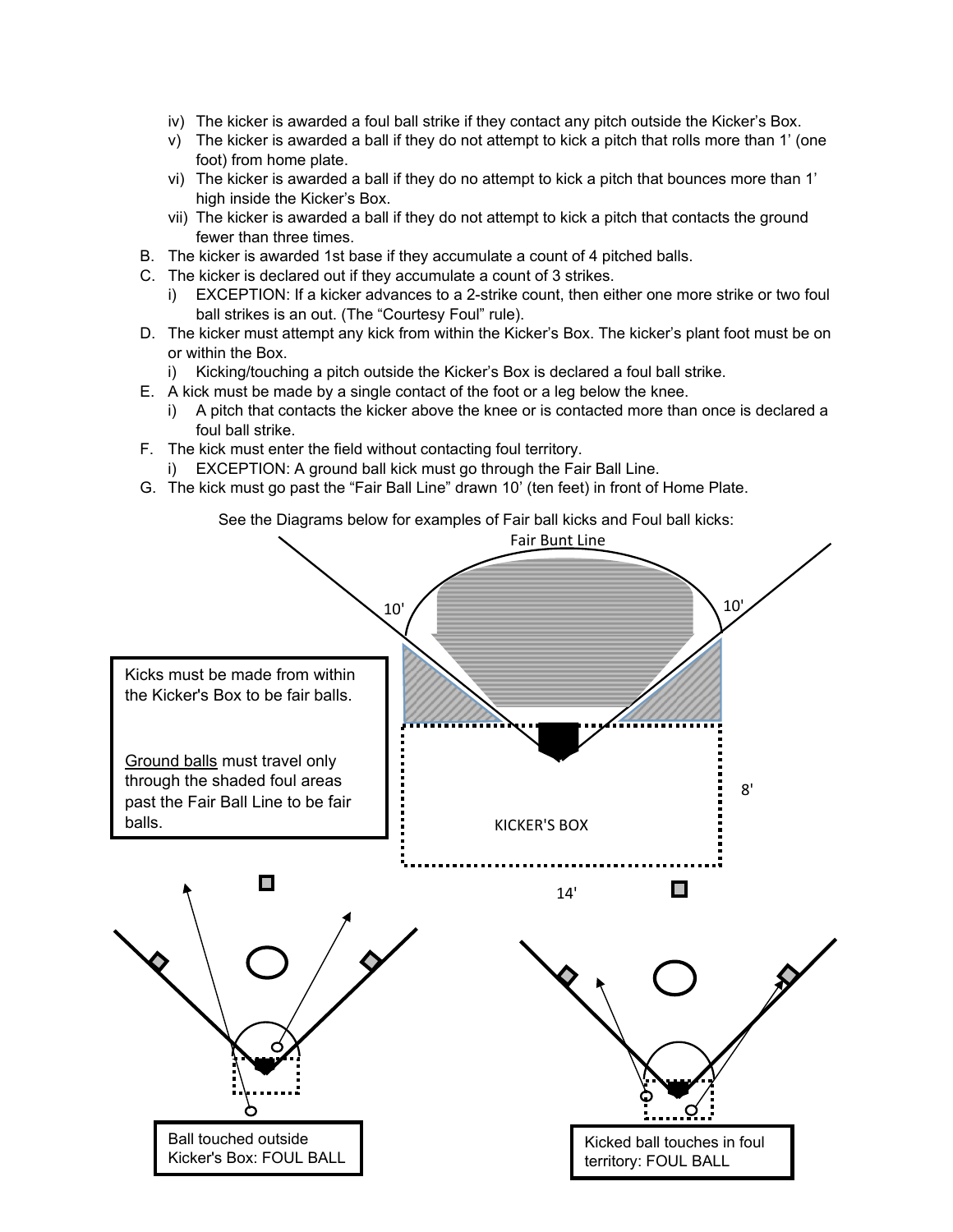## 3. Running

- A. A runner contacted by the ball while off base is out.
	- i) EXCEPTION: After kicking the ball and running to 1st base safely, the runner may overrun 1st base and continue down the baseline without risk of being put out.
	- ii) After a runner safely overruns 1st base, that runner must return immediately to 1st base. A runner stepping toward 2nd base after overrunning 1st base puts the runner at risk of being put out by contact with the ball.
- B. A runner must remain in contact with the base until a pitched ball is kicked, or the runner is declared out.
	- i) If the kicker "whiffs" or if a pitch is taken for a ball or strike, and the runner runs off base, the runner will be called out.
- C. It is always the responsibility of the runner to avoid contact with any fielder. Crashing into any fielder is Interference and the runner must be declared out.
	- i) When running to 1st base, the runner must stay inside the marked Runner's Lane and touch the ORANGE base in foul territory in order to avoid interfering with fielders.
	- ii) At other bases, runners are not required to slide, but they may never crash into a fielder. If a fielder is obstructing a base illegally, the umpire will rule Obstruction. Runners crashing the fielder will negate the Obstruction and invoke an Interference ruling by the Umpire.

# 4. Fielding

- A. The fielding team must obtain 3 outs to complete their defensive 1/2 inning.
- B. Any kicked ball caught in the air before touching the ground is an out.
	- i) Play continues if a ball is caught in foul territory. Runners may still tag up and advance.
- C. Any runner contacted by the ball while off base is an out.
	- i) A fielder may not contact the runner with the ball in the head or neck. NO EXCEPTIONS. A runner contacted in the head/neck is awarded the base they are running to and the play is dead.
	- ii) A fielder may not contact the runner with the ball with excessive force when (in the umpire's judgement) the runner is in a "defenseless" position. The umpire will award the runner the base and MAY eject the unsportsmanlike player.
- D. Any tag of a base by a fielder holding the ball prior to the arrival of a runner forced to that base is an out.
- E. Infield Fly Rule: An infield fly is a fair kick (not including a line drive nor an attempted bunt) which can be caught by an infielder with ordinary effort, when there is a force out at third base and there are less than two outs. As soon as the infield fly rule is invoked by the umpire, the kicker is automatically out as long as the fly ball stays fair.
	- i) The infield fly rule may only be invoked by the judgement of the umpire, who shall call "infield fly" as soon as possible.
	- ii) If a called infield fly is caught, the kicker is automatically out, and runners must tag up before advancing.
	- iii) If an infield fly is dropped, the kicker is still out, and the ball is still live. Runners do not need to tag up, and all force outs are removed because the kicker is already out.
	- iv) If an infield fly goes foul, all normal rules about foul balls apply. The kicker shall only be called out if the ball is actually caught.
- F. A ball thrown or kicked by a fielder that strikes or goes over any fence surrounding the infield is a dead ball.
	- i) A ball that strikes the fence in the outfield is still a live ball.
	- ii) Any ball that is deemed by the umpire to have struck a fence intentionally by a fielder to create a dead ball will be considered live.
	- iii) Runners who are currently between bases are awarded the next base they are running to.
- G. Fielders may not position themselves in any runner's basepath. Restricting the path of a runner is Obstruction.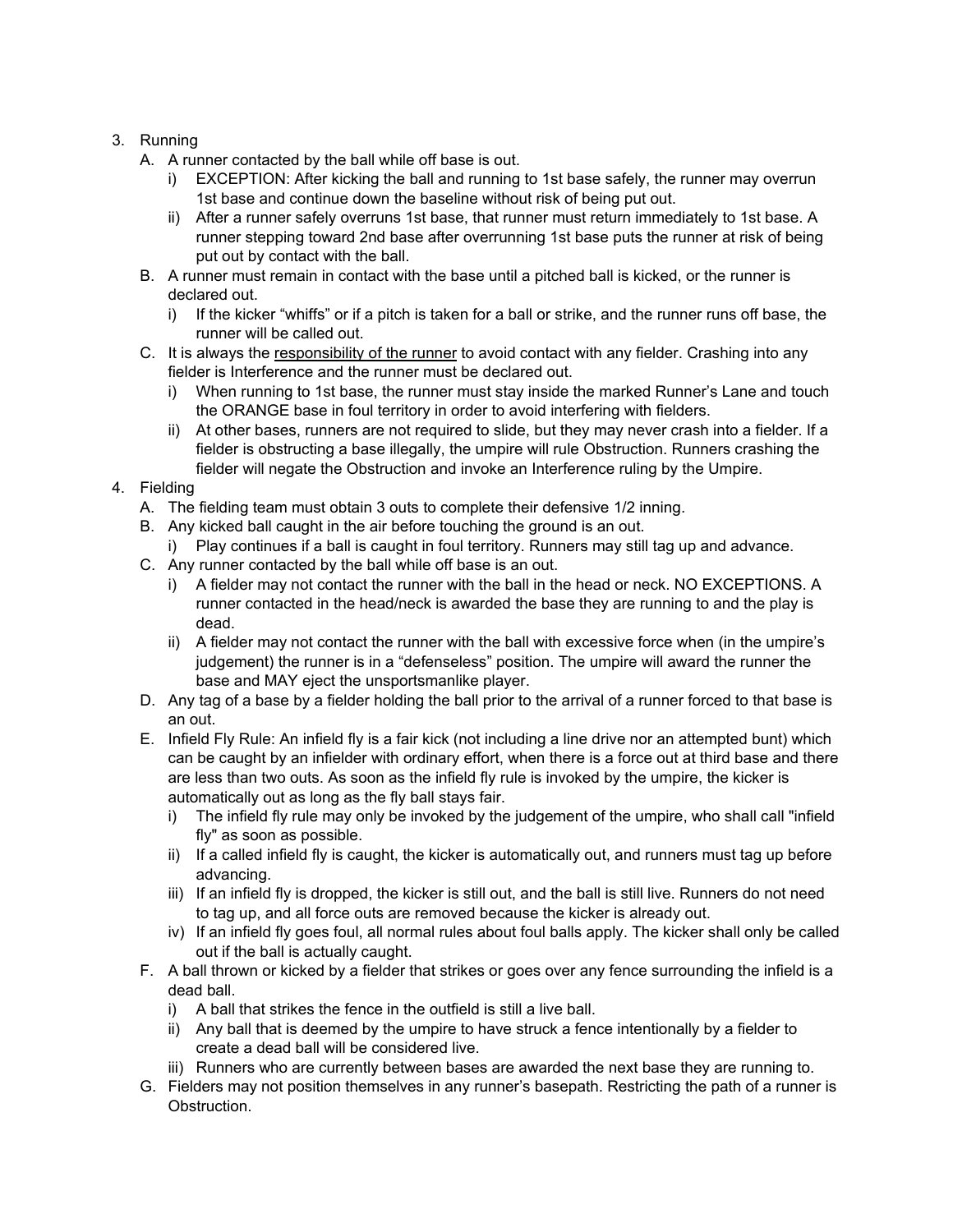- i) At 1st base, the fielder must not move into the Runner's Lane at any time to field a throw. If warranted, defensive obstruction will be called and the runner awarded 1st base. The ball is dead.
- ii) At 2nd and 3rd bases, the fielder must not obstruct the base or the path to the base until they possess the ball. The runner must be given free access to the base in a standing upright position. The fielder may not position themselves to "force" a runner to slow down or to slide.
- H. Any fielder may hold the ball inside the Pitcher's Circle to end a play. The Umpire will call "Time Out" and the play is dead.
	- i) Any runner advancing to a base is awarded that base. Other runners must return to the last base occupied.
- I. All infielders must remain positioned behind a diagonal line extending across the infield diamond from 1st base to 3rd base until the pitch is kicked.
	- i) The kicker is awarded 1st base if a fielder advances in front of the diagonal before the ball is kicked. The ball is dead.
- J. The pitcher must remain positioned inside the Pitcher's Circle and the catcher must remain positioned behind the back line of the Kicker's Box to receive the pitched ball until the ball is kicked.
	- i) The kicker is awarded 1st base if the pitcher leaves the Pitcher Circle before the ball is kicked. The ball is dead.
- 5. Players should be aware of these Rules and Rules Supplements (RS) from the ASA Rules book that the Umpires will enforce:
	- A. Base Runner's Path **(ASA Rule 8.7.A)** -The base path is the direct line from where the runner is to the next base. A runner is out if they move more than three feet off that line. Three feet is about the length of an outstretched arm attempting a tag; i.e. -- it is very difficult to "dodge" a tag. It is also very difficult to get in a rundown and not leave the direct line to the next base.
	- B. Crashing into a Fielder with the ball **(ASA RS#13)** If a fielder has the ball, a runner cannot remain upright and make contact with that fielder. This is a "crash" and the runner MUST be called out. This includes plays at all bases, including home plate. The rule specifically states: "To prevent the out ruling, the runner may slide, jump over the defender holding the ball, or return to the previous base touched." For a play at 1st base, the runner must avoid contact with a fielder, and may use either the orange or white base to do so.
	- C. Obstruction **(ASA RS#36)** Obstruction occurs when the defense hinders a runner in any way. A fielder without the ball must get out of the way of runners. The fielder cannot block access to the base waiting for a throw. A fielder cannot make a fake tag on a runner. (Note that a fielder committing Obstruction by blocking a base DOES NOT allow a runner to Crash into that fielder. Runners must avoid contact with fielders.)
	- D. Blood Rule **(ASA 4.9)** Any player actively bleeding must leave the field until it is stopped. Blood on the uniform must be removed, cleaned or covered.
- 6. The manager of the winning team must sign the umpire's game card at the end of the game.
- 7. Game protests are limited in nature and must use the following procedure:
	- A. If a team is discovered not playing according to any local rules, the violation must be corrected before further play resumes. All completed play stands without the ability to protest.
	- B. Judgment calls by the Umpire cannot be protested. Judgment calls include how many runs have scored and how many outs have been made.
	- C. Protesting the use of an illegal player must be made no later than when the player in question first kicks. If a valid protest is made, the game will continue to be played to completion, under protest.
	- D. If the manager believes an Umpire has misapplied a rule, the manager may file a protest.
		- i) The manager must request an explanation of the rule being applied.
		- ii) The manager must inform the Umpire that a protest is registered.
		- iii) The Umpire will record appropriate game situation information.
		- iv) The Umpire will file a protest report with the Field Supervisor.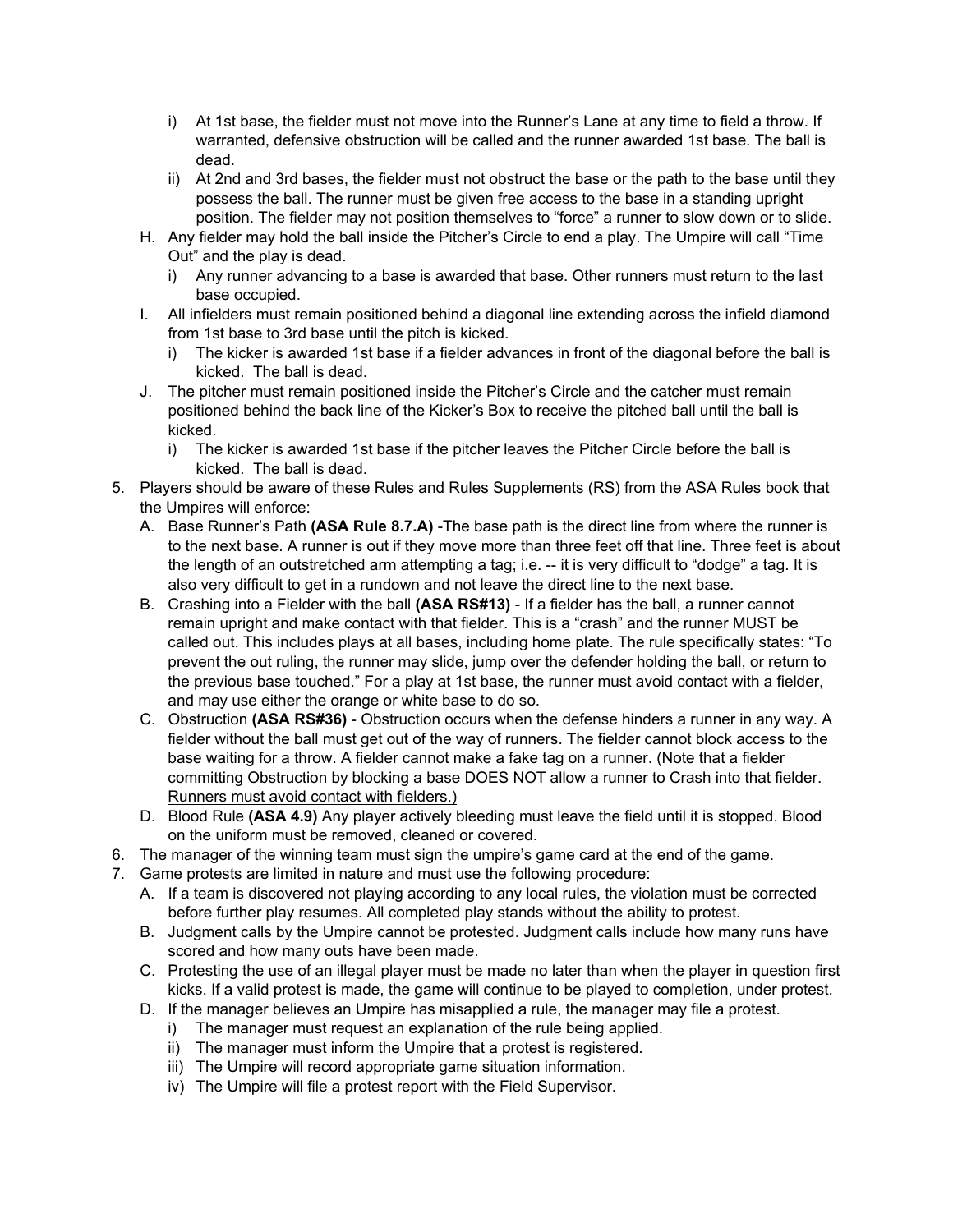- v) The manager must submit a typed a report of the protest within 24 hours of the Protested game to the Boulder Recreation Sports Office.
	- (1) The protest must include a description of the game situation and which rule the Umpire misapplied.
	- (2) The protest must include a \$25 fee.
	- (3) If the protest is upheld, the \$25 fee will be refunded.

# **TEAM CONDUCT REGULATIONS**

- 1. Uniform Regulations
	- A. All participants must adhere to the following uniform rules while playing in any game:
		- i) The Team Manager is responsible for the proper uniforms for the team. The Umpire or Field Supervisor will direct violations to the Team Manager to be corrected before play resumes.
		- ii) All players must wear a shirt. Shirts must cover the midriff
		- iii) All players must wear shoes.
			- (1) Shoes must be closed toe, athletic style footwear.
			- (2) No sandals, no flip-flops, no "toe-shoe" or barefoot simulator shoes, and no boots of any kind.
		- iv) No metal cleats. No metal toed shoes.
		- v) All players must wear shorts or pants.
		- vi) Jewelry that is deemed dangerous by the Umpire, the Field Supervisor or either team manager is not permitted.
		- vii) Costumes are permitted, but must not cause any hindrance in play or danger to any participant or the Umpire.
- 2. Participant Conduct Regulations
	- A. All participants must adhere to the following conduct rules while playing in any game:
		- i) The Team Manager is responsible for the conduct of the team while in the dugout or on the playing field. The Umpire or Field Supervisor will direct violations to the Team Manager to be corrected before play resumes.
		- ii) No animals in the dugout.
		- iii) No drinks of any type outside the dugout at any time.
			- (1) No drinks on the field in pre-game warmups, during practice games, during forfeits, or during post-game handshakes.
		- iv) No players may loiter outside the dugout. The kicker, the on-deck kicker, and two base coaches inside their coaching box are permitted outside the dugout.
		- v) Music may not be of excessive volume, or lewd or vulgar in nature.
			- (1) Music cannot ever be louder than the Umpire's calls on the field.
			- (2) Children and seniors are regular spectators at our games. Please choose appropriate music.
			- (3) If the Field Supervisor receives complaints from players or spectators, teams are required to turn their music off (i.e. - not turned down; but turned off).
		- vi) Do not curse at any other person.
			- (1) Cursing at the Umpire, another program participant, a spectator at our fields, or any league official is grounds for immediate ejection from the City of Boulder facility.
	- B. Upon notification of ejection from a game for any reason, the following procedure will be followed:
		- i) The game will be interrupted; the game clock will continue to count down the game time.
		- ii) The ejected participant will gather their equipment from the dugout and leave the facilities.
			- (1) At the Stazio Field complexes, this requires the participant to be in the parking lot, beyond the complex main entry fences.
			- (2) At the Mapleton Field complex, this requires the participant to be outside the sidewalks surrounding the facility.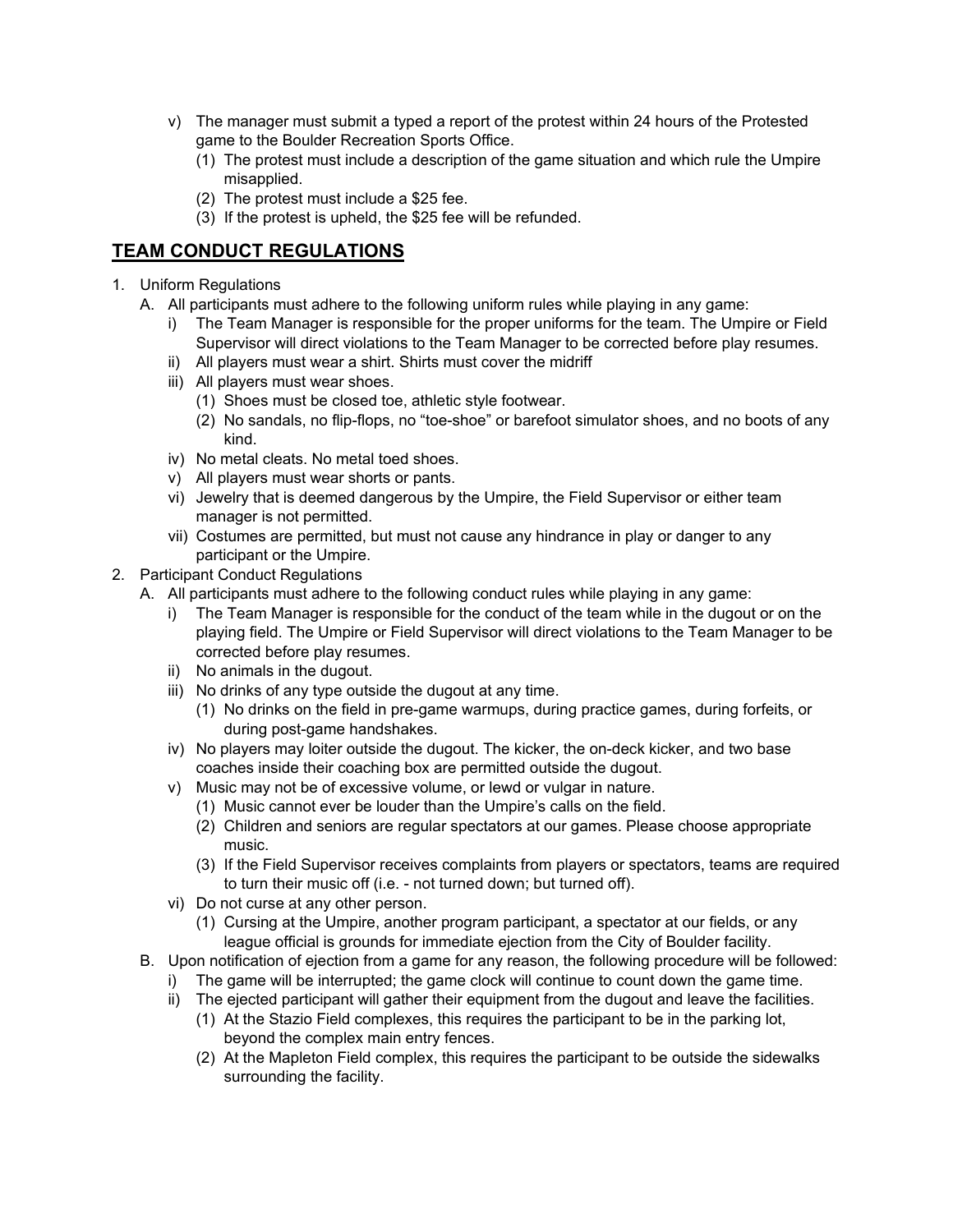- iii) The participant's team manager will meet with the Umpire while the participant is exiting the facility.
- iv) The Umpire is required to record the ejected participant's name on the game card and have the team manager sign it.
- v) The ejected participant must not have any further interaction with the game from which they were ejected.
	- (1) A violation may result in either the Umpire or the Field Supervisor to declare a forfeit for unsportsmanlike conduct.
- C. When a player is injured during the game, the following procedure should be used:
	- i) If the injured player intends to remain in the game, at any position, the game clock continues to count down while the injury is attended to.
	- ii) If the player must be removed from the game, the Umpire will pause the game clock while the injury is attended to.
	- iii) If the player must be taken from the facilities for medical attention, the Field Supervisor will complete an Injury Report.
		- (1) The Team Manager should assist the Field Supervisor with the report.
	- iv) Please note the Blood Rule discussed under Playing Regulations above.

# **LEAGUE ADMINISTRATION POLICIES**

- 1. Roster Regulations
	- A. All participants must *complete and sign* the Team Roster and Waiver of Liability for each team they are a member.
		- i) It is the Team Manager's responsibility to have the roster completed by team members.
		- ii) The information on the Roster must be printed legibly, and every team member must sign the Roster/Waiver.
		- iii) Rosters are collected by the Field Supervisors in the first 2 weeks of the league season.
		- iv) Teams will not be permitted to play Game #3 of any season without submitting a Team Roster. The beginning of Game #3 will be delayed by the Field Supervisor while the Roster is completed.
	- B. Participants may play on multiple teams, but must complete a Roster for each team.
		- i) Participants from one team may play as "pick-up" players on other teams without signing that team's Roster. They are not members of that team.
	- C. Players may be added to a Team Roster through the last regular season game.
	- D. For League Championship games, or play-in games to the Championship, only players on the Team Roster may participate.
		- i) Team Managers may request a Roster check of participating players in the Championship or play-in games.
- 2. Scheduling Polices
	- A. Games are scheduled by the Program Coordinator in the League Office.
		- i) The Field Supervisor's primary responsibility is have participants play the games they are scheduled to play, at the time they are scheduled.
		- ii) Games may be played in adverse weather or on poor field conditions.
		- iii) Games may be shortened because of weather conditions (as in Game Procedures above)
		- iv) Games may be canceled at any time on game day.
	- B. Inclement Weather: In case of inclement weather, decisions on the status of games will be made by 5:00 pm Monday through Friday and 2 hours prior to the 1st game on weekends.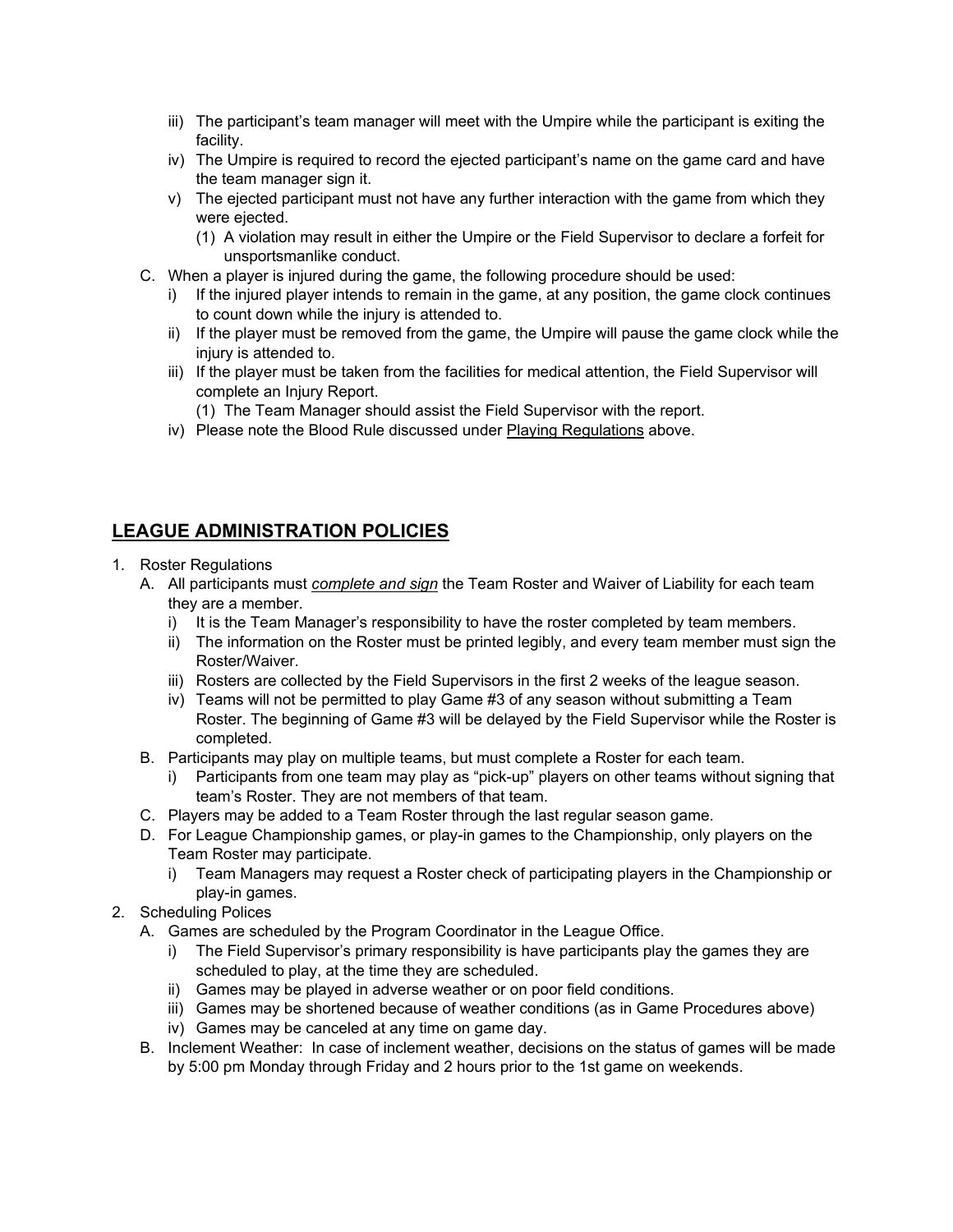- i) After 5:00 pm on weekdays and after 2 hours prior to the 1st game on weekends, it is the team's responsibility to show up for the game. Be aware games may be cancelled at any time due to weather conditions.
- ii) If and when games are postponed, the status of games will be updated immediately.
- iii) **For the status of games, call 303-441-3410, press 1, or check Twitter #BPRsports**.
	- $(1)$  Stazio 1,2,3,4
	- (2) Stazio 5, 6, 7 303-441-1962
	- (3) East Mapleton 303-441-3455
- C. If a team cannot play a scheduled game, the Team Manager must notify the League Office (303- 413-7465) and the opposing team's manager before 4pm on the day of the game (before 2p Friday for Friday and weekend games).
	- i) The team will forfeit the scheduled game.
		- (1) EXCEPTION: If the game to be forfeited is canceled on game day because of weather, the forfeit is eliminated and the game will be rescheduled.
	- ii) Failure to properly notify the League office of a "no-show" team forfeit may result in a team fine of \$25 per incident.
- D. If a team forfeits three games during a season, the team may be dropped from the remainder of league play.
- E. Make-up games for canceled games are rescheduled and posted on TEAMSIDELINE.COM two business days after the cancellation.
	- i) Games may be rescheduled as doubleheaders on a team's regular playing day.
	- ii) Games may be rescheduled to be played on weekends.
	- iii) The season may be extended to accommodate required makeups.
- F. Team Managers are encouraged to call the League Office (303-413-7465) the day following game cancellations to coordinate make-up scheduling and avoid conflicts.
- G. It is responsibility of the Team Manager to make certain their team knows of rescheduled games.

## **H. When your team has a game cancellation: check TEAMSIDELINE.COM**

- 3. League Standings Policies
	- A. Win-Loss records determine the order of league standings.
	- B. When teams have identical W-L records, the following procedure is used to determine standings:
		- i) Fewest number of forfeits.
		- ii) Head to head (or group) victories, for 2 teams with identical W-L records.
		- iii) Head to head (or group) run differential within a group of identical W-L records.
		- iv) Head to head (or group) runs against.
		- v) Total season runs for
		- vi) A coin toss for 2 teams, a number draw (by proxy) for more than two teams.
	- C. The League Championship is determined by the final game of the season.
		- i) The final league games are scheduled as "Playoff Position Night" 1st place plays 2nd place; 3rd place plays 4th place; etc.
		- ii) The League Champion is the winner of the 1st place/2nd place playoff game.
		- iii) Leagues with odd number of teams will use a "play-in game" format, where 2nd place plays 3rd place to play-into the Championship game.
	- D. No Umpire Available Rule
		- i) In the event that an official fails to be present and the two teams wish to play:
			- (1) The game supervisor must be notified.
			- (2) The absent official form must be signed by both team managers and the game supervisor.
			- (3) At the game's end the form must be given to the game supervisor.
			- (4) The scores will then be entered into the official record.
		- ii) In the event that an official fails to be present and the two teams do not wish to play, a makeup game will be scheduled at Program Coordinator's discretion.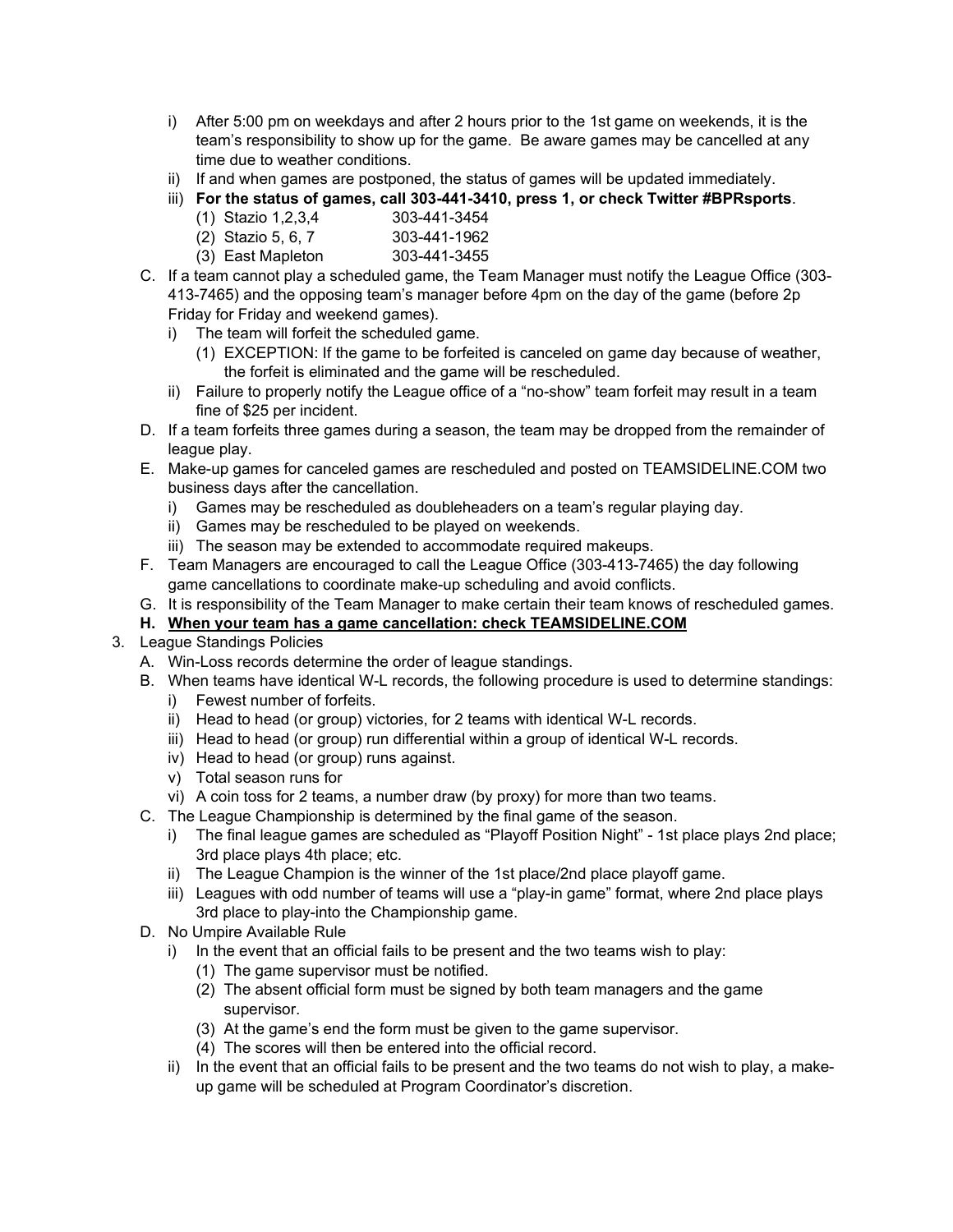## **CITY OF BOULDER PARKS AND RECREATION-SPORTS**

## **ADULT SPORTS**

### OBJECTIVES AND PURPOSES

The objectives and purposes of the Boulder Parks and Recreation Department Adult Sports Leagues shall be to foster, develop, promote, and regulate amateur sports in the City of Boulder; to establish rules and regulations governing all teams participating: to engage in any activity that will be beneficial to the participants and the leagues' well-being, and to extend the sports as wholesome recreational activities.

#### GENERAL POLICY STATEMENT

The Boulder Parks and Recreation Department reserves the right to change any and all rules, regulations and policies whenever due cause warrants a change. When a change is made, all managers of teams affected by the change will be notified immediately.

#### GENERAL POLICIES

The regulations stated under General Policies will govern all adult sport leagues: basketball, softball, dodgeball, volleyball, kickball and soccer.

Animals: No animals will be allowed in any sport complex, with the exception of service animals with clearly marked insignia.

Bottles and Kegs: No bottles or kegs are allowed at the sport complexes.

Pleasant View Soccer Complex – No alcohol is allowed.

Sportsmanship and fair play will be the hallmark of all adult sport programs.

The Rules Committee that governs all Boulder Parks and Recreation Adult Sports will be composed of the Recreation Supervisor and the Program Coordinator for the respective sport.

### TEAM REGISTRATION

In the event that we receive the maximum number of team entries during registration, the following priority will be used for teams on the waiting list.

One, teams that played in the same league and classification last year or teams moving up a classification. Two, teams that were first added to the waitlist.

Three, teams that contain the highest percentage of City of Boulder residents.

Entry Fees and deadlines vary with each sport or league; please refer to the entry fee listed under each sport. Entries must be received by the published deadline or late fees may be incurred. Teams will not be considered entered until their entry fee has been paid in full.

Dividing Teams: The Boulder Parks and Recreation Department reserves the right and authority to place teams into leagues or divisions so competitive parity can be achieved.

Limit of Team Entries: The number of team entries will be limited due to facility availability. All entries are taken on a first come, first served basis. To assure team entry, team fees must be paid at the time of registration as designated on the specific league information.

## ROSTERS

Each player must sign the roster/waiver form before playing to be considered an eligible player.

Teams may have as many players on its roster as desired. All rosters must be turned in either typed or printed in a neat manner. Teams may add players at any time during the season unless designated by specific league rules.

Refunds: Absolutely no entry or player fees will be refunded once the deadline has passed.

Players may play in as many leagues as they want but only one team per league. Players must sign a roster/waiver for each team they play with.

Participants must be 16 years of age in order to play in the Adult Sport Leagues.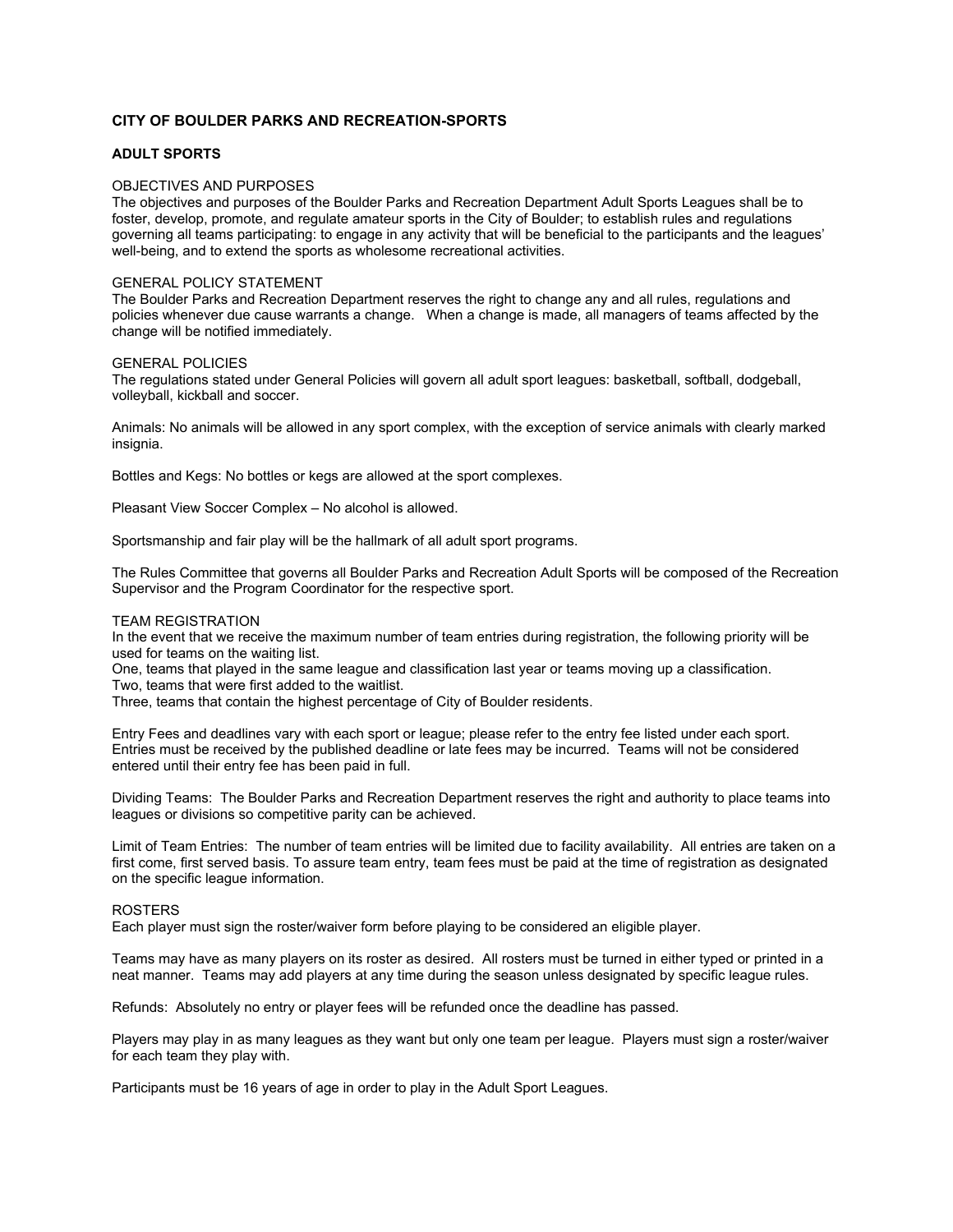Current varsity athletes in the particular sport from either high school or college are ineligible during "on" season.

NO OFFICIAL PRESENT RULE

In the event that an official fails to be present and the two teams wish to play:

- 1. The game supervisor must be notified.
- 2. The absent official form must be signed by both team managers and the game supervisor.
- 3. At the game's end the form must be given to the game supervisor.
- 4. The scores will then be entered into the official record.

In the event that an official fails to be present and the two teams do not wish to play, a make-up game will be scheduled at Program Coordinator's discretion.

Release of Liability: It is the manager's responsibility to see that each player is aware and agrees that there are certain inherent dangers and risks involved in playing and participating in the sports of basketball, softball, dodgeball, volleyball, kickball and soccer. By accepting the role of manager you assume the liability for all players who have not signed the roster. All players must realize that they may be exposed to possible injury in connection with participation in the sport. All players are to be notified that the City of Boulder, the affiliated facilities, affiliated teams, and any staff members will not be held responsible for injuries.

### **City of Boulder Player Code of Conduct**

**Definitions** 

Manager - A person designated as the team spokesperson. One who is either a player or non-player

Player - A person who actively participates in the game, whether it is playing or sitting on the bench, and who is on the roster.

Spectator - A person who comes out to watch the games for entertainment with no physical involvement.

Official - A person on the field to administer the official rules.

Participation - Any involvement in the Boulder Parks and Recreation Department activities such as spectating, officiating, playing, coaching, registering for classes, or attending non-sporting events.

Recreation Activity - Any class or event sponsored by the Boulder Parks and Recreation Department.

Program Coordinator - The full-time Parks and Recreation employee designated to organize and supervise the activity.

No player shall:

- \* At any time lay a hand upon, shove, strike, or threaten an official, player, or spectator.
- \* Refuse to abide by an official's decision.
- \* Be guilty of obscene gestures, objectionable demonstrations, or dissent of an official's decision.
- \* Be guilty of using unnecessarily rough tactics in the play of the game against the body and person of an opposing player.
- \* Be guilty of physical attack as an aggressor on any player, official, or spectator.
- \* Be guilty of using foul language (swearing) or abusive verbal attack upon any player, official, or spectator.
- \* Appear on the field under the influence of alcohol to the extent that he/she is inclined to cause harm to him/herself or another player.
- \* Misuse or destroy City of Boulder property or facilities.

Officials are required to suspend the player immediately from further play and report the player to the

Program Coordinator.

Minimum Penalty: Removal from the game, suspension from the team's next game and placed on probation for the remainder of the season.

Maximum Penalty: Suspension from all City of Boulder recreational activities for life. Case is subject to review the following year. Police involvement.

No player shall:

\* Discuss with an official in any manner the decisions reached by an official. Exception: The manager may confer with the official(s) in a reasonable and civil manner.

\* Smoke while coming off or going onto the field of play in any recreation facility.

Minimum Penalty: Warning by the official.

Maximum Penalty: Suspension from all recreational activities for one year and probation for the following year. Case is subject to review the following year. Police involvement.

1. Any player being placed on probation for the remainder of the season and reported again for the violation of Code of Conduct will be suspended for the remainder of the season.

2. Any player removed from a game must leave the field, court, or facility immediately. This includes any and all city property and any other property used by the City of Boulder for programs. Failure to do so will carry a maximum penalty of suspension for the remainder of the season.

3. Any person on probation who violates the Code of Conduct will be placed on suspension until the case can be heard by the Sports Dept staff.